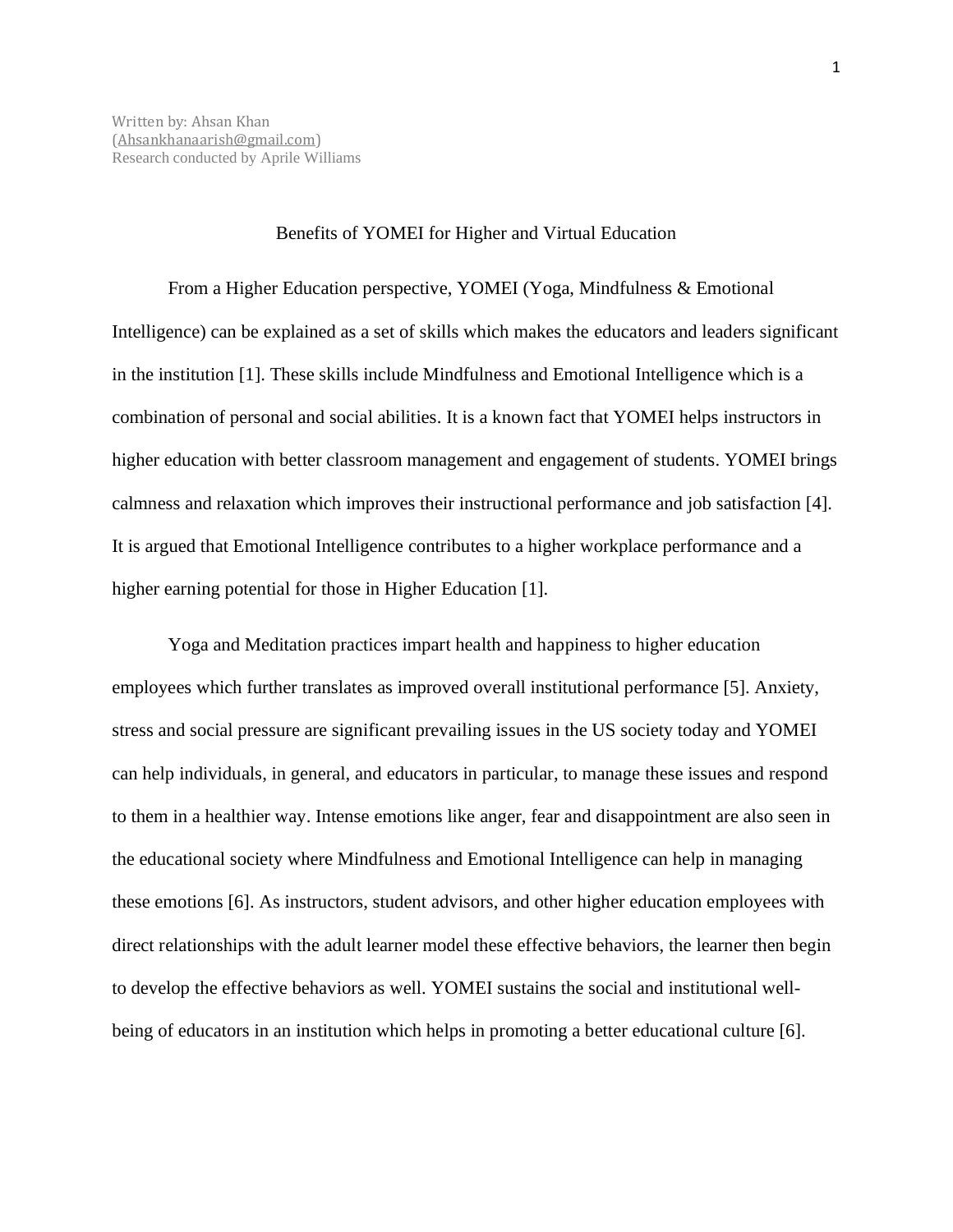EI can be developed and strengthened through training programs in Higher Education sector to help educators improve their instructional performance [2]. Emotional Intelligence is the primary driver of individual excellence and leadership which causes a substantial increase in educational performance [3]. YOMEI has a great significance for individuals in higher education because it equips the educators with the needed consistent interpersonal skills [3].

Professions are often resistant to change, educators have shown a lack of acceptance for novel and unconventional techniques such as a shift from physical classrooms to online lectures and online course management [7]. Emotional Intelligence can effectively develop the aforementioned readiness and acceptance for a shift to offline learning. Mindfulness can also easily be incorporated into course curriculum via reflective activities and moments guided by instructors for students to take a moment and breathe, be present, and become self-aware as they move their way through the coursework.

## References

[1] Cotler, J., DiTursi, D., Goldstein, I., Yates, J., & DelBelso, D. (2017). A Mindful Approach to Teaching Emotional Intelligence to Undergraduate Students Online and in Person.

[2] A. Di Fabio, L. Palazzeschi and R. Bar-On, "The role of personality traits, core selfevaluation, and emotional intelligence in career decision-making difficulties", *Journal of Employment Counseling*, vol. 49, no. 3, pp. 118-129, 2012. Available: 10.1002/j.2161- 1920.2012.00012.x.

[3] T. Kaoun, "Enhancing Leaders' Emotional Intelligence: Why Mindfulness?", *Journal of Leadership Education*, vol. 18, no. 1, pp. 200-212, 2019. Available: 10.12806/v18/i1/t2